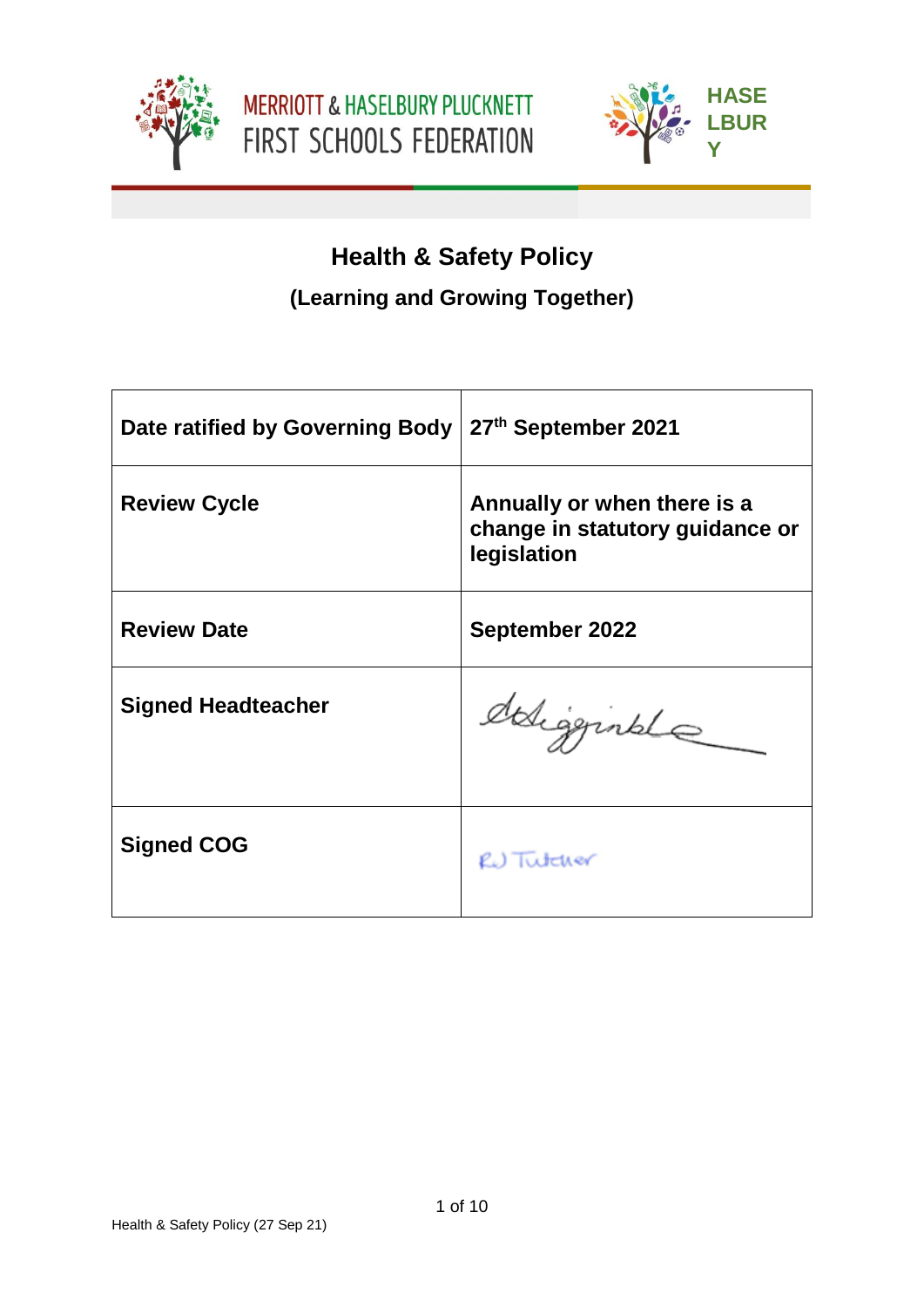



**PLUC** 

### **1. The Law**

- a. Health and safety in schools is governed by legislation and associated regulations, which are enforced by the Health and Safety Executive (HSE).
- b. In **community schools, community special schools and voluntary controlled school's** statutory health and safety responsibilities fall on the Local Authority (LA) (as the employer) and on the headteacher and other school staff (as employees).
- c. As the management body, **the governing body** must ensure that school staff and premises comply with the LA's health and safety policy and practices (e.g., reporting accidents, first aid provision), and:
	- i) Implement a health and safety policy and advise employees of it.
	- ii) Have a Critical Incident/Business Continuity plan that considers emergency scenarios.
	- iii) Ensure, **so far as is reasonably practicable**, the health, safety and welfare of teachers and other education staff; the health and safety of pupils in school and on off-site visits; and the health and safety of visitors to schools, and volunteers involved in any school activity.
	- iv) Assess the risk of all activities, both in school and off-site; introduce measures to manage those risks, and tell employees about those measures.
	- v) Ensure that staff are competent and trained (including TeamTeach techniques where necessary) in their health and safety responsibilities; and are actively involved in health and safety.
	- vi) Take reasonable steps to make sure that the buildings, equipment and materials are safe and do not put the health of users and visitors at risk.
	- vii) Promote and support sensible health and safety management through discussion at Governor or Senior Leadership Team meetings, advice and guidance from the Corporate Health and Safety Unit when required.
- d. In practice, the governing body may delegate specific health and safety tasks to others at the school.
- e. The governing body, and headteacher, must comply with any direction given to them by the LA concerning the health and safety of persons on the school's premises or taking part in any off-site school activities.

### **2. The Role of Employees In Any School**

Employees must take reasonable care of their own health and safety, and that of anyone else who may be affected by what they do at work. They must also cooperate with others who have duties for health and safety by carrying out instructions and reporting unsafe practices. The headteacher, who has delegated responsibility for the day-to-day management of the school, has a particular role in seeing that the governing body's health and safety policies and procedures are carried out.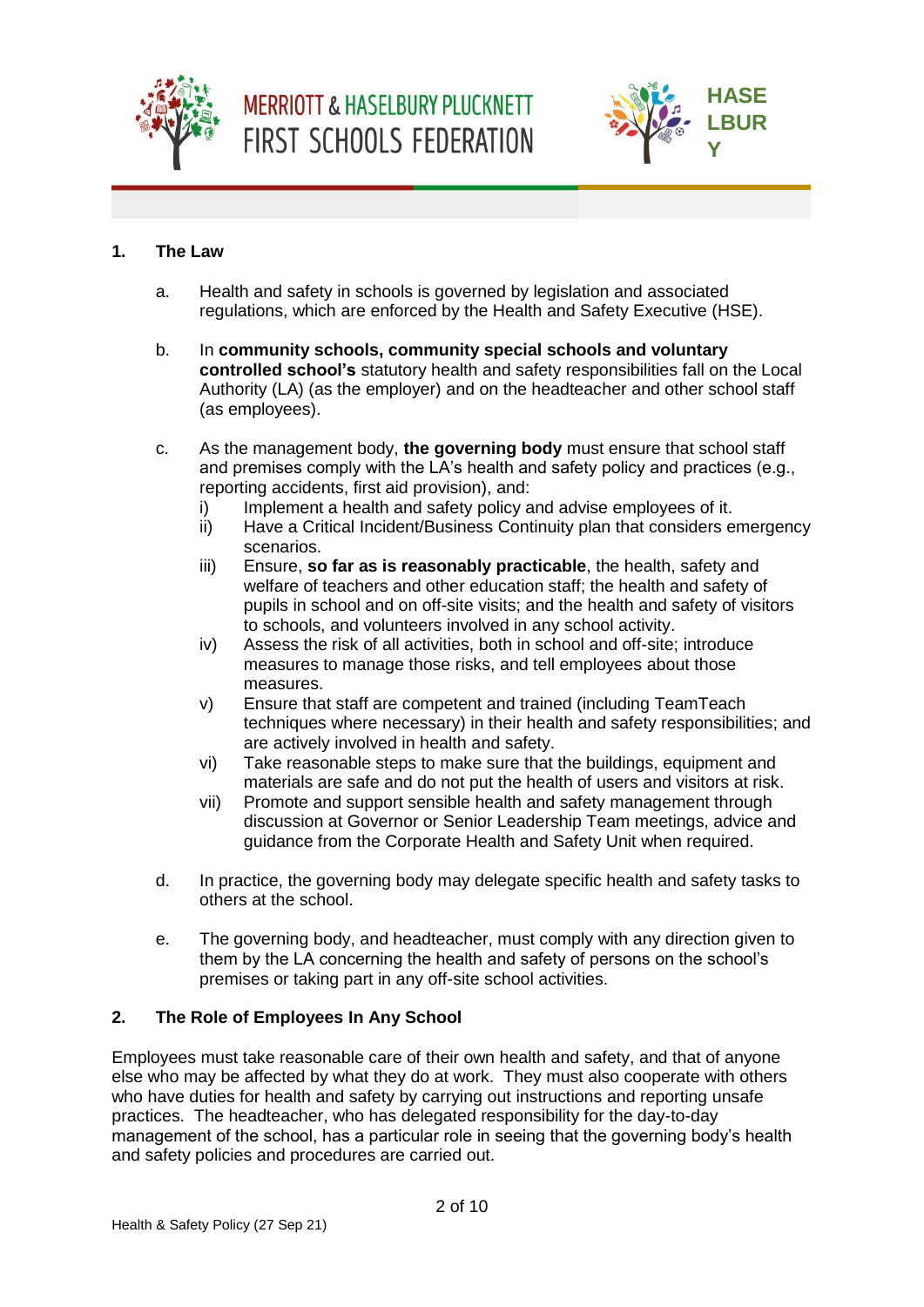



### **3. The Governing Body accepts the model policy presented by Somerset County Council and will ensure this is applied to our school.**

### **4. The Governors of the Federated Board of Merriott First School, Haselbury Plucknett First School and Haselbury Plucknett Pre-School will;**

- a. Provide as far as reasonably practicable a safe and healthy environment for all persons who work at, attend or visit the school.
- b. Ensure, as far as reasonably practicable, the health and safety of pupils, staff and volunteers on off-site visits and activities.
- c. Endorse and support the safety policy of Somerset County Council, and to assist the Council to discharge those responsibilities, which it holds as employer.
- d. Seek improvement to working conditions according to priorities within existing resources.
- e. Recognise their responsibilities when they make available premises or equipment for hire, and will ensure that risks to the safety or health of hirers and other persons are adequately controlled as far as possible.
- f. Ensure that Risk Assessments are carried out within the school using an identified method for recording (e.g., EEC Safety Suite) and to review as appropriate.
- g. Encourage informal meetings and ensure time is made available in staff meetings where health and safety issues can be raised.
- h. Ensure that staff can access training to ensure their competence for their tasks.
- i. Accept the duties that they may hold as a client where they arrange for work through contractors or volunteers. Follow the Council's guidance for the selection of competent contractors and **will** seek assistance from the Council's Property Services when necessary. Ensure that volunteers receive adequate instruction and supervision to work safely.
- j. Report all incidents/accidents, using the Accident Reporting Module in EEC Safety Suite and ensure appropriate follow up action has been carried out.
- k. Review on an annual basis, all accidents and incidents reported to identify trends.
- l. Consult with the school council and inform pupils of their responsibilities for Health and Safety.
- m. Recognise the role of safety representatives appointed by recognised trade unions and co-operate with them so that they may undertake their health and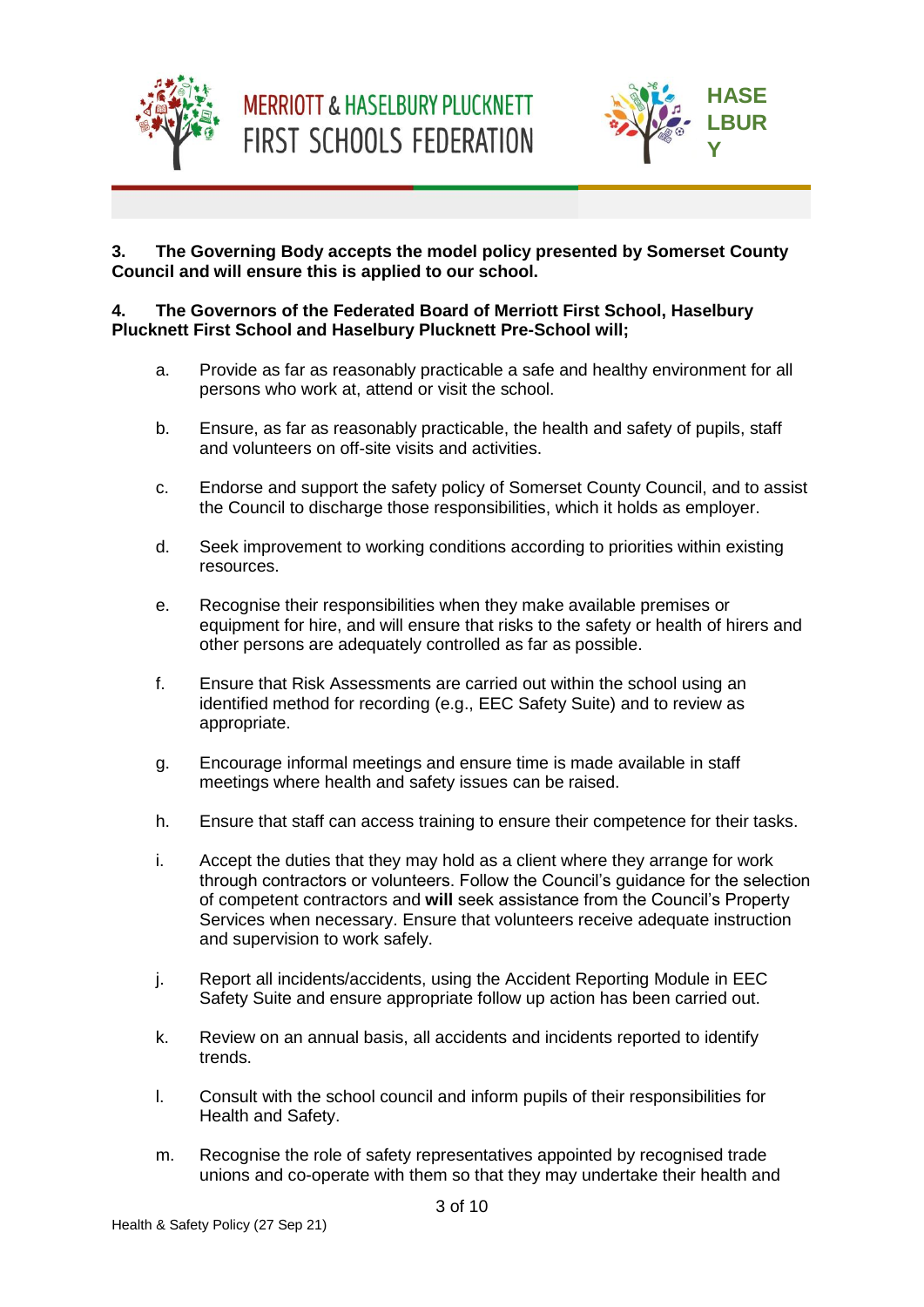



**PLUC** 

safety related functions, including reasonable paid time off for consultation inspection and investigations.

**5.** The Headteacher and Deputy Headteacher are recognised as safety representatives at the school. The Governors and Headteacher will draw this policy to the attention of all staff.

### **6. Organisation In Support of Health and Safety**

- a. Schools can be organised in a variety of ways, i.e., on a Headteacher / Governing Body / Senior Leadership Team. The key members are responsible for seeing that their Area of responsibility/Department staff follow the school's policy, and in particular in respect of:
	- i) Identification and control of risks associated with any hazardous or dangerous substances.
	- ii) Selection of equipment suitable for its purpose, and ensuring that it is properly used.
	- iii) Identifying and securing the training needs of members of their Area/Department.
	- iv) Provision of suitable personal protective equipment when required and ensuring that it is properly used.
- b. The Headteacher and Governors recognise the importance of all staff being competent and possessing the necessary current skills, knowledge and qualifications for the use of specialist equipment or facilities.
- c. The Governors will monitor safety performance within the school against the standards of Somerset County Council and provide an annual summary of their findings.
- d. Ensure that regular School Premises Management checks are completed in line with the Premises Management Checklist alongside guidance from the School's Area Building Surveyor and Local Authority. Also ensuring that appropriate training needs of person responsible for premises is delivered.
- e. Governors to agree delegation for approval of off-site visits and activities and review on an annual basis.
- f. The Governors have appointed a member of the board to have a watching brief for health and safety issues, and bring to their notice such issues that require their attention.
- g. Assistance on health and safety issues is provided by the Corporate Health and Safety Unit, Somerset County Council.

**7. Appointment of Appropriate Persons** Schools should appoint appropriate persons for their delegated areas of responsibility within the school (see Table A for areas which need including in your policy). They should ensure that new staff have the necessary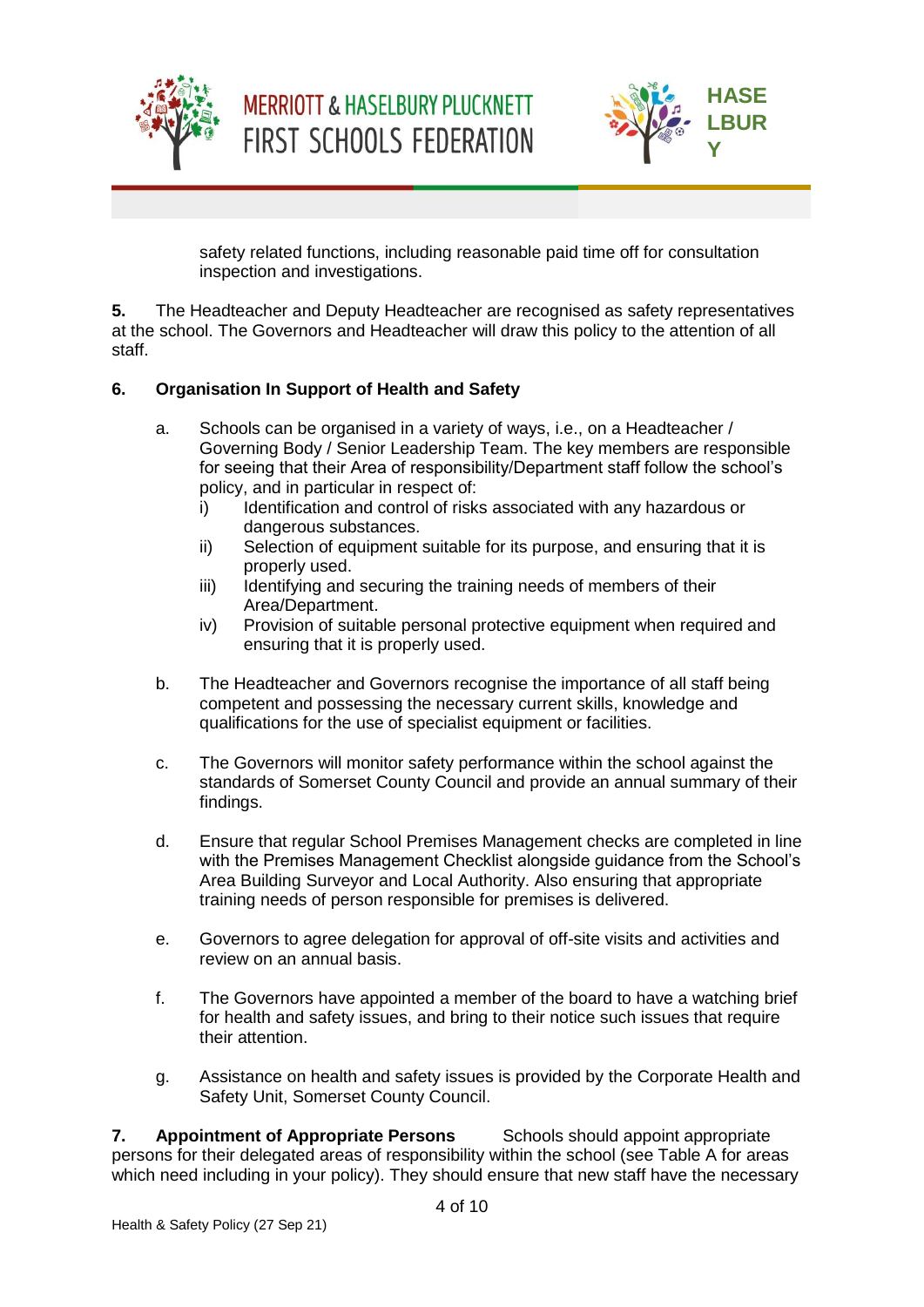



skills and qualifications on appointment, or are able to receive the necessary training and certification, after appointment or on change of responsibilities or work methods.

### **8. Guidance for Schools**

- a. The following guidance, produced by the Local Authority, is available for schools to use for their own standards: [Outdoor Education and External Visits Website](https://slp.somerset.org.uk/sites/sccoea/SitePages/Home.aspx)
- b. The Governors adopt the standards of the following publications, which are endorsed by Somerset County Councils Learning and Achievement service as standards for its schools:
	- i) Association for Physical Education afPE, published 2016
	- ii) Health and Safety Responsibilities and duties for schools: November 2018
	- iii) [https://www.gov.uk/government/publications/health-and-safety-advice-for](https://www.gov.uk/government/publications/health-and-safety-advice-for-schools/responsibilities-and-duties-for-schools)[schools/responsibilities-and-duties-for-schools](https://www.gov.uk/government/publications/health-and-safety-advice-for-schools/responsibilities-and-duties-for-schools)
	- iv) Building Bulletin 100: Design for Fire Safety in Schools (March 2014) Gov.UK link: [https://www.gov.uk/government/publications/building-bulletin-](https://www.gov.uk/government/publications/building-bulletin-100-design-for-fire-safety-in-schools)[100-design-for-fire-safety-in-schools](https://www.gov.uk/government/publications/building-bulletin-100-design-for-fire-safety-in-schools)
	- v) Learning Outside of the Classroom:<http://www.lotc.org.uk/>
	- vi) Guidance on First Aid for Schools: first published August 2000, latest update – 12 February 2014, link: <https://www.gov.uk/government/publications/first-aid-in-schools>
	- vii) Supporting Pupils at School with Medical Conditions published by Department for Education, December 2015.
	- viii[\)https://assets.publishing.service.gov.uk/government/uploads/system/uploads/](https://assets.publishing.service.gov.uk/government/uploads/system/uploads/attachment_data/file/803956/supporting-pupils-at-school-with-medical-conditions.pdf) [attachment\\_data/file/803956/supporting-pupils-at-school-with-medical](https://assets.publishing.service.gov.uk/government/uploads/system/uploads/attachment_data/file/803956/supporting-pupils-at-school-with-medical-conditions.pdf)[conditions.pdf](https://assets.publishing.service.gov.uk/government/uploads/system/uploads/attachment_data/file/803956/supporting-pupils-at-school-with-medical-conditions.pdf)
	- ix) The school has established its own policy on Supporting Pupils at school with a medical condition/conditions.

#### **10. Delegated Areas of Responsibility within the school**

| Area                                                      | <b>Location of Policy / Guidance</b>                                          | <b>Responsible Person</b> |  |
|-----------------------------------------------------------|-------------------------------------------------------------------------------|---------------------------|--|
| <b>ACCIDENTS/INCIDENTS (NEAR MISSES)</b>                  |                                                                               |                           |  |
| Incidents / Injuries                                      | <b>Accident Reporting</b>                                                     | Headteacher               |  |
| <b>EMERGENCY PROCEDURES</b>                               |                                                                               |                           |  |
| <b>Emergency Procedures</b><br>Critical / Major Incidents | <b>Business Continuity Plan template</b><br>for Schools                       | <b>Delegated Governor</b> |  |
| and updating your<br><b>Contingency Plan</b>              | <b>School Closures</b>                                                        |                           |  |
|                                                           | <b>Updating your Contingency Plan</b><br><b>Critical Incidents in Schools</b> |                           |  |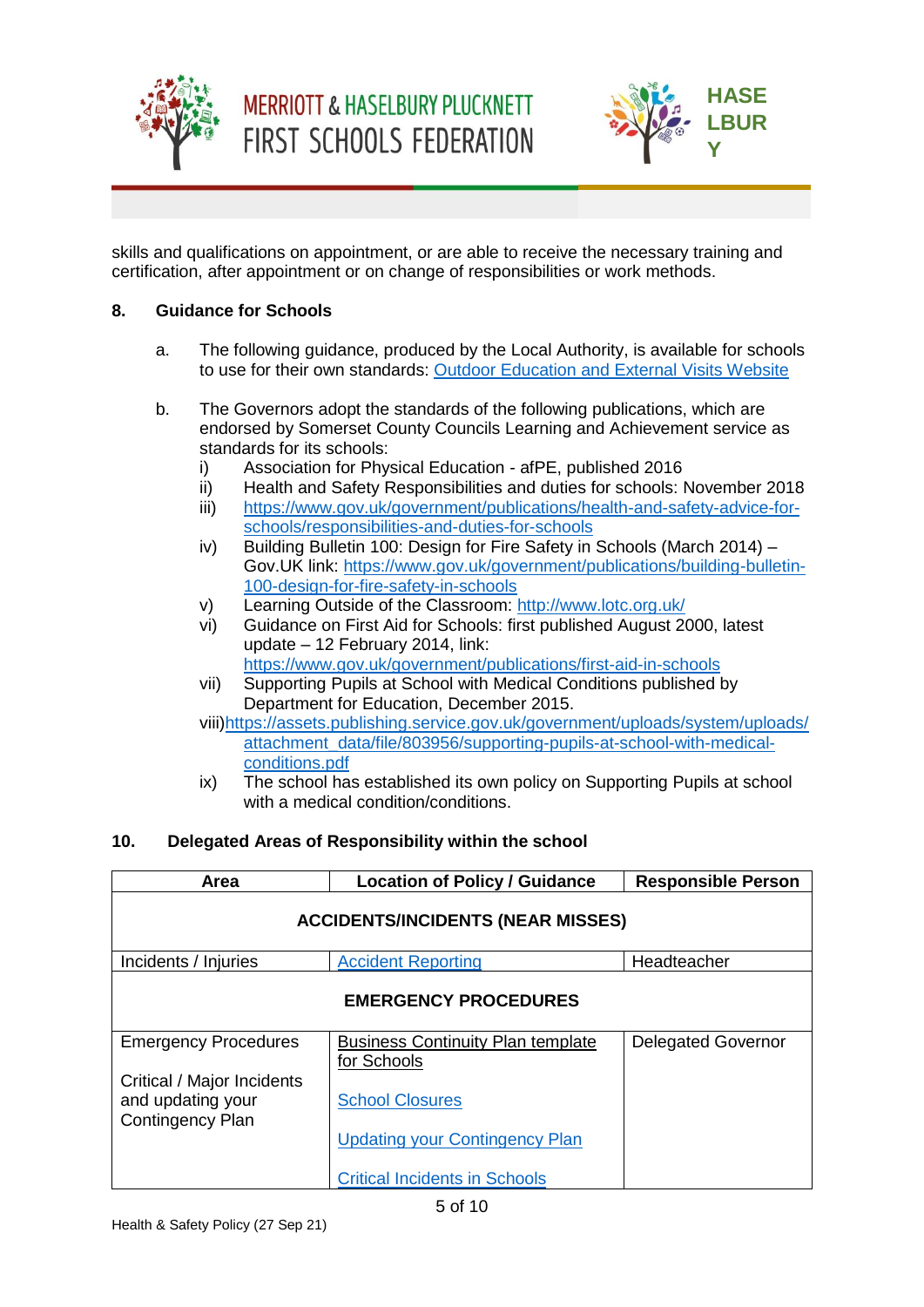

# **MERRIOTT & HASELBURY PLUCKNETT** FIRST SCHOOLS FEDERATION



| <b>EXTERNAL VISITS</b>                                   |                                                                                                          |                           |
|----------------------------------------------------------|----------------------------------------------------------------------------------------------------------|---------------------------|
| <b>External Visit</b><br>Co-ordinator                    | <b>Outdoor Education and External</b><br><b>Visits Website</b>                                           | Deputy Headteacher        |
|                                                          | <b>EEC Safety Suite&gt;External Visits</b>                                                               |                           |
|                                                          | Management                                                                                               |                           |
|                                                          | <b>Policy for Offsite Visits and Activities</b><br>- in school                                           |                           |
|                                                          | <b>MEDICAL</b>                                                                                           |                           |
| <b>Hygiene Control</b>                                   | <b>Guidance for Schools: Volume 4</b>                                                                    | Headteacher               |
| <b>Infection Control</b>                                 | <b>Public Health England Guidance</b>                                                                    | Headteacher               |
| Medicines in school                                      | <b>Guidance for Schools: Volume 4</b>                                                                    | Headteacher               |
| Needlestick Injuries                                     | H & S Policy Manual - HS007                                                                              | Headteacher               |
| New and Expectant<br><b>Mothers</b>                      | H & S Policy Manual - HS017                                                                              | Headteacher               |
| <b>Supporting Pupils with</b><br>medical conditions.     |                                                                                                          | <b>SENDCo</b>             |
| <b>RISK MANAGEMENT</b>                                   |                                                                                                          |                           |
| <b>Computer Use</b>                                      | <b>DSE Assessment Form - HS030</b><br>Managers Guide, User Guide and<br>DSE1 assessment form for schools | Headteacher               |
| <b>COSHH</b>                                             | H & S Policy Manual - HS008                                                                              | Caretaker                 |
|                                                          | Hazardous substances                                                                                     |                           |
|                                                          | <b>COSHH Assessment Form (F08)</b>                                                                       |                           |
| <b>Employee or Volunteer</b><br><b>Driver</b>            | <b>Driver Risk Assessment HS014</b>                                                                      | Headteacher               |
| <b>First Aid</b>                                         | H & S Policy Manual HS012                                                                                | <b>Delegated Governor</b> |
| <b>SITES AND BUILDINGS</b>                               |                                                                                                          |                           |
| <b>SCC Overarching</b>                                   | <b>Corporate Property Standards and</b>                                                                  | Headteacher /             |
| Guidance document                                        | <b>Guidance</b>                                                                                          | Caretaker                 |
|                                                          | including construction work /                                                                            |                           |
|                                                          | contractors on school site                                                                               |                           |
| Asbestos                                                 | Asbestos Register - in School                                                                            | Caretaker                 |
| Electrical Safety / Portable<br><b>Appliance Testing</b> | <b>Guidance for Schools: Volume 4</b>                                                                    | Caretaker                 |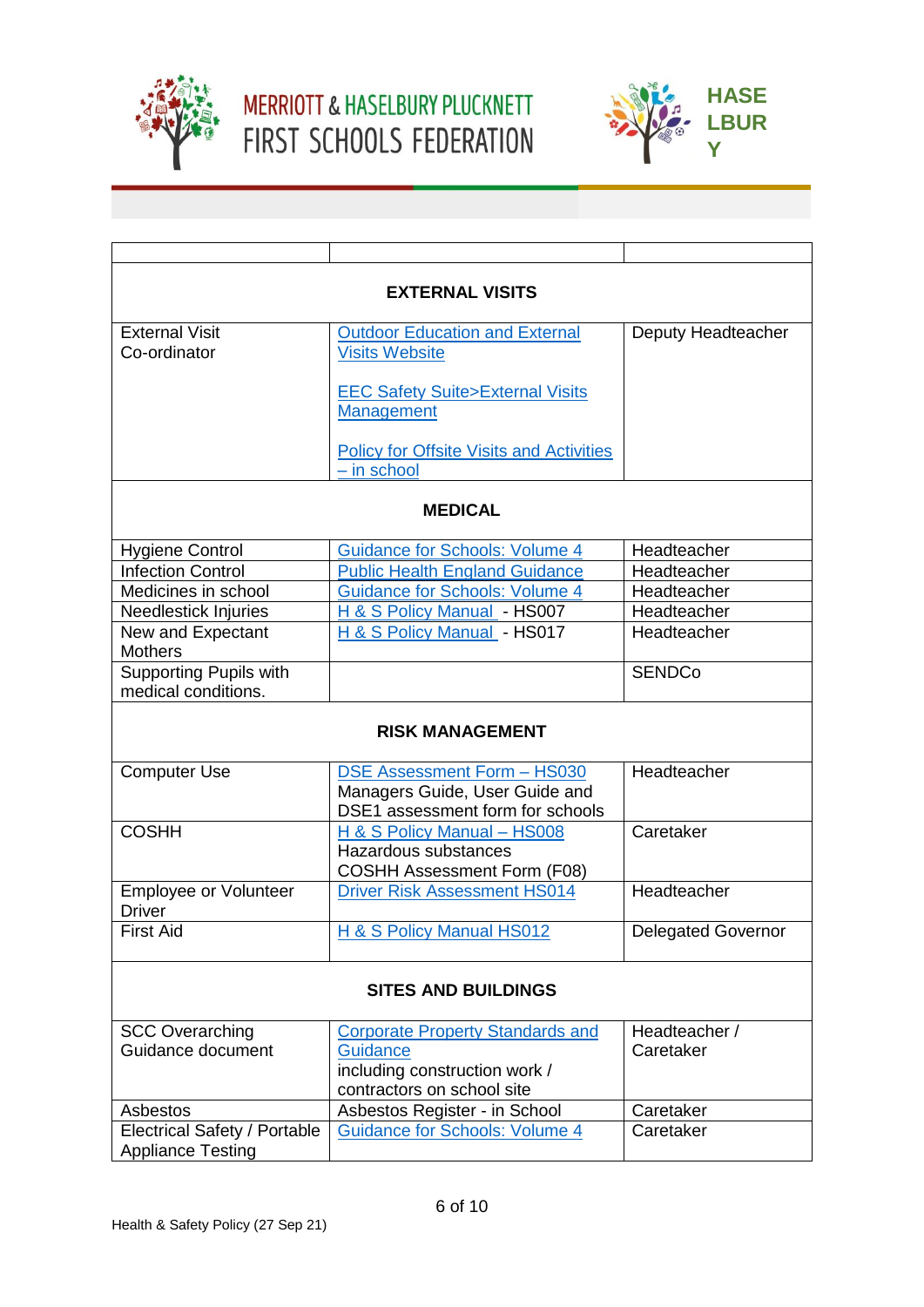

# **MERRIOTT & HASELBURY PLUCKNETT** FIRST SCHOOLS FEDERATION



| <b>Equipment Maintenance</b> | <b>Contact Property Services</b>          | Caretaker   |
|------------------------------|-------------------------------------------|-------------|
| (Lifting Equipment, PE       | - Contracts available for purchase        |             |
| Equipment, CDT               | by schools.                               |             |
| Equipment, LEV)              |                                           |             |
| Fire Safety / Arson          | Fire H&S010                               | Caretaker   |
| Prevention                   | Contact insurance for more advice         |             |
|                              | <b>Site Pages - All Pages</b>             |             |
|                              | (somerset.org.uk)                         |             |
| Gas Appliances (Boilers,     | <b>Contact Property Services:</b>         | Caretaker   |
| Kitchen)                     | Contracts available for purchase.         |             |
|                              | School responsibility unless Special.     |             |
| Minibus Safety               | <b>Outdoor Education Advisors Panel -</b> | n/a         |
|                              | <b>National Guidance</b>                  |             |
| Pressure systems – e.g.,     | School responsibility - contact           | Headteacher |
| steam ovens / stills         | Insurance                                 |             |
|                              | <b>SCC Insurance - Property Insurance</b> |             |
|                              | (somerset.org.uk)                         |             |
| <b>Safety Glazing</b>        | <b>BDN 27 L40 Safety Glazing</b>          | Caretaker   |
|                              | Refer to SCC Corporate Property           |             |
|                              | Standard                                  |             |

### **TABLE A**

Documents relating to this Policy are listed below along with the locations in which they can be found:

| <b>Document</b>                                  | Location (eg, office, web address) |
|--------------------------------------------------|------------------------------------|
| <b>Staff Handbook</b>                            | Office, SLP, Staffroom             |
| <b>Behaviour Policy</b>                          | Office, SLP                        |
| <b>Supporting Pupils with Medical Conditions</b> | Office, SLP                        |
| Policy                                           |                                    |
| <b>Supporting Pupils with Medical Conditions</b> | Office, SLP                        |
| File (documentation regarding                    |                                    |
| administering medicines)                         |                                    |
| <b>Anti-Bullying Policy</b>                      | Office, SLP                        |
| <b>Drugs Policy</b>                              | Office, SLP                        |
| <b>Food Policy</b>                               | Office, SLP                        |
| <b>Security Policy</b>                           | Office, SLP                        |
| <b>Site Security Policy</b>                      | Office, SLP                        |
| <b>Risk Assessment File</b>                      | <b>EEC Live</b>                    |
| Including school visits and coach travel         |                                    |
| <b>Evacuation Procedure</b>                      | Office, SLP                        |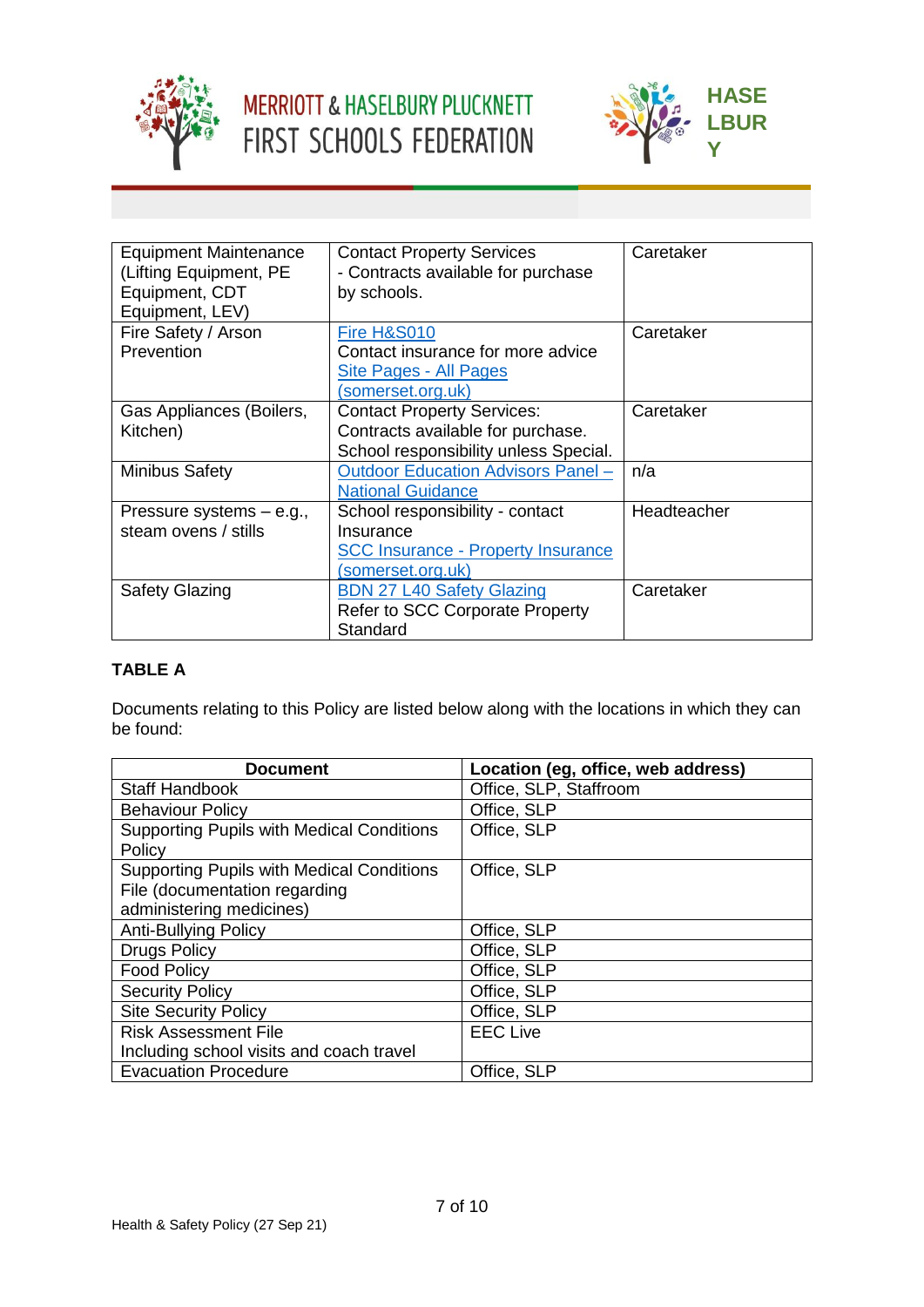





### **TABLE B**

The monitoring / review arrangements in place are summarised below:

### **External Monitoring**

Health and Safety Audit (CHSU - every three years) Inspection Report (CHSU) Accident/Incident Report Safety Representation Reports (Recognised Trade Union/Professional Association) Property Services Report – Capital Support Fire Risk Assessment Legionella Risk Assessment

#### **Internal Monitoring**

Annual declaration (RAMIS) Activity planning (Burgundy pack) Annual review (RAMIS) EEC Management report Governor's meetings with standing Health and Safety agenda item Governors Premises walkabout with feedback report (three times a year) Headteachers Self-assessment (Burgundy pack) Senior Leadership Meeting with standing Health and Safety agenda item Staff induction and INSET day training.

#### **PROCEDURES**

| <b>FIRE</b>                                                  | <b>RESPONSIBILITY</b>    |
|--------------------------------------------------------------|--------------------------|
| Daily Visual check including escape routes                   | Catering Assistant /     |
|                                                              | <b>Midday Supervisor</b> |
| Weekly testing of fire alarm.                                | Caretaker                |
| Monthly Firefighting equipment checks.                       | Caretaker                |
| Firefighting equipment checked annually.                     | Caretaker                |
| Evacuation procedures carried out termly for all school.     | Headteacher              |
| Assemble on the school field.                                |                          |
| Awareness of fire precautions must be part of routine        | Headteacher              |
| everyday work.                                               |                          |
| Awareness of escape routes are clear and must be part of     | Headteacher              |
| routine everyday work. To be reviewed annually at staff      |                          |
| meetings.                                                    |                          |
| Regular checks on fire precautions (build- up of combustible | Caretaker                |
| materials etc.)                                              |                          |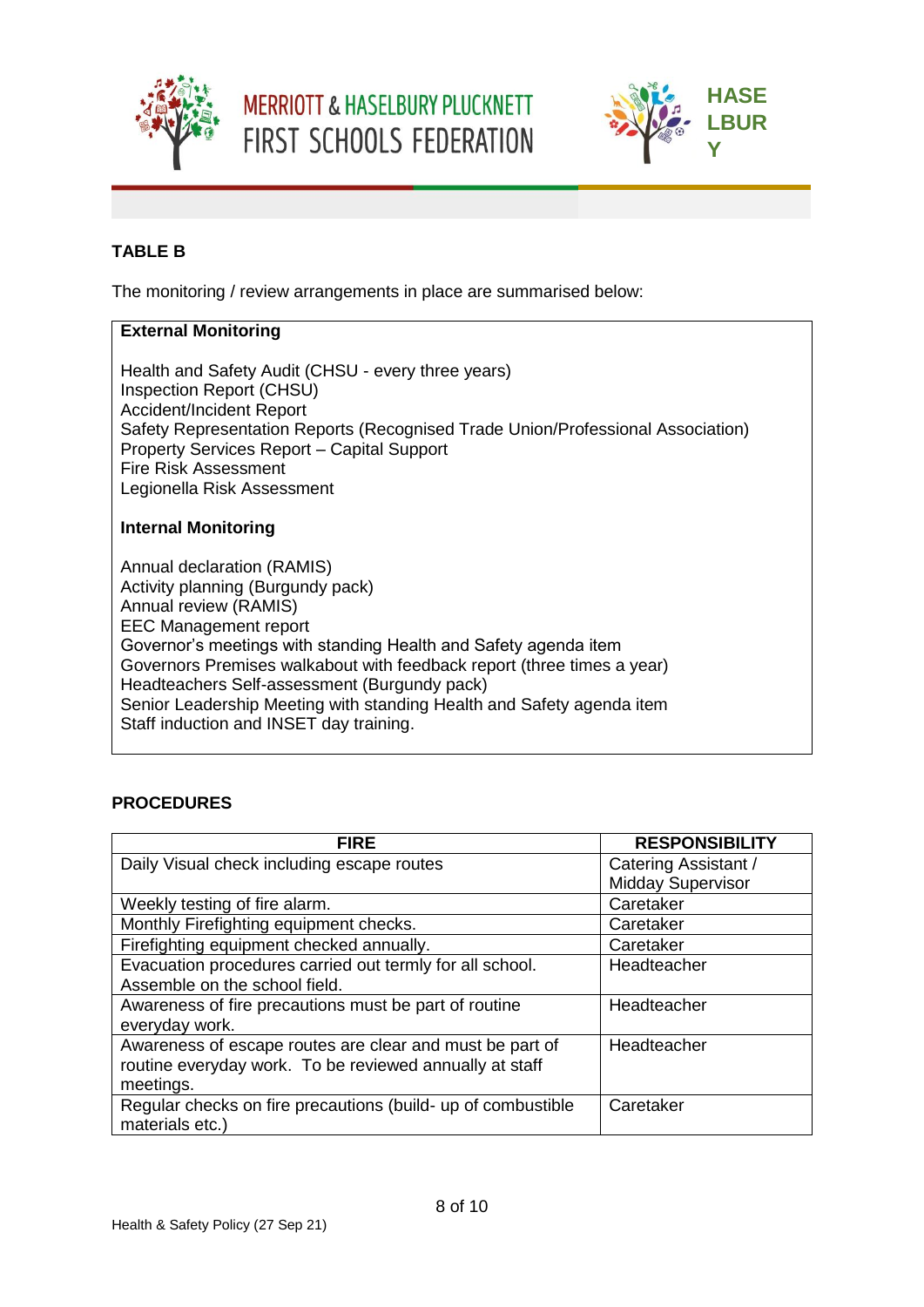

# **MERRIOTT & HASELBURY PLUCKNETT** FIRST SCHOOLS FEDERATION



| <b>FIRST AID</b>                                                | <b>RESPONSIBILITY</b>       |
|-----------------------------------------------------------------|-----------------------------|
| A list of qualified First Aiders' names is on display in the    | <b>Office Manager</b>       |
| school office and is updated as necessary. It also includes     | <b>Delegated Governor</b>   |
| the location of all First Aid boxes in the school.              |                             |
| First Aid boxes are situated in disabled toilet, school hall    | All                         |
| cupboard, school kitchen, classrooms, log cabin. Their          |                             |
| contents are checked and replenished as necessary.              |                             |
| Delegated Governor completes regular checks but any             |                             |
| member of staff can report missing items from kits.             |                             |
| All children's medicines will be stored in the secure           | Headteacher                 |
| cupboard in the staffroom or in the staff fridge (staffroom) if | Teacher's                   |
| requiring refrigeration. Asthma inhalers and Epi-pens in a      | <b>Support Staff</b>        |
| safe, easily, accessible place within classrooms                |                             |
| Parents of children who are allergic to certain makes of        | Teachers to ask, parents to |
| plasters are requested to supply their own.                     | supply.                     |
| Emergency service to be summoned when appropriate.              | Headteacher / Office team   |
|                                                                 | or another responsible      |
|                                                                 | adult.                      |

| <b>ACCIDENTS</b>                                                 | <b>RESPONSIBILITY</b>   |
|------------------------------------------------------------------|-------------------------|
| All accidents / incidents reported to staff are recorded in the  | Member of staff         |
| Bumps and Bruises books and if necessary, using the              | Headteacher             |
| accident reporting facility on EEC.                              |                         |
| https://www.eeclive.co.uk/public/plogon.asp?aid=14               |                         |
| All accidents requiring medical attention are reported to the    | Headteacher / Teacher / |
| teacher and Headteacher / qualified First-aider. Parents         | <b>First Aider</b>      |
| informed, and if necessary, using the accident reporting         | Headteacher             |
| facility on EEC.                                                 |                         |
| https://www.eeclive.co.uk/public/plogon.asp?aid=14               |                         |
| In relevant cases the Head Injury Advice Sheet will be sent      | All staff               |
| home with the injured party. If this happens out of lesson       |                         |
| time e.g., playtime Teacher or support staff of class will be    |                         |
| informed.                                                        |                         |
| An updated list of pupil records and their contacts is held in   | <b>Office Staff</b>     |
| the Staff Room - 'Pupil Records' folder.                         |                         |
| In the case of injuries to Staff they should report all personal | All staff               |
| injuries in the workplace to the Headteacher, and it should      | Headteacher             |
| be recorded in the Staff Accident Book, located in the staff     |                         |
| room and if necessary, reported via                              |                         |
| https://www.eeclive.co.uk/public/plogon.asp?aid=14               |                         |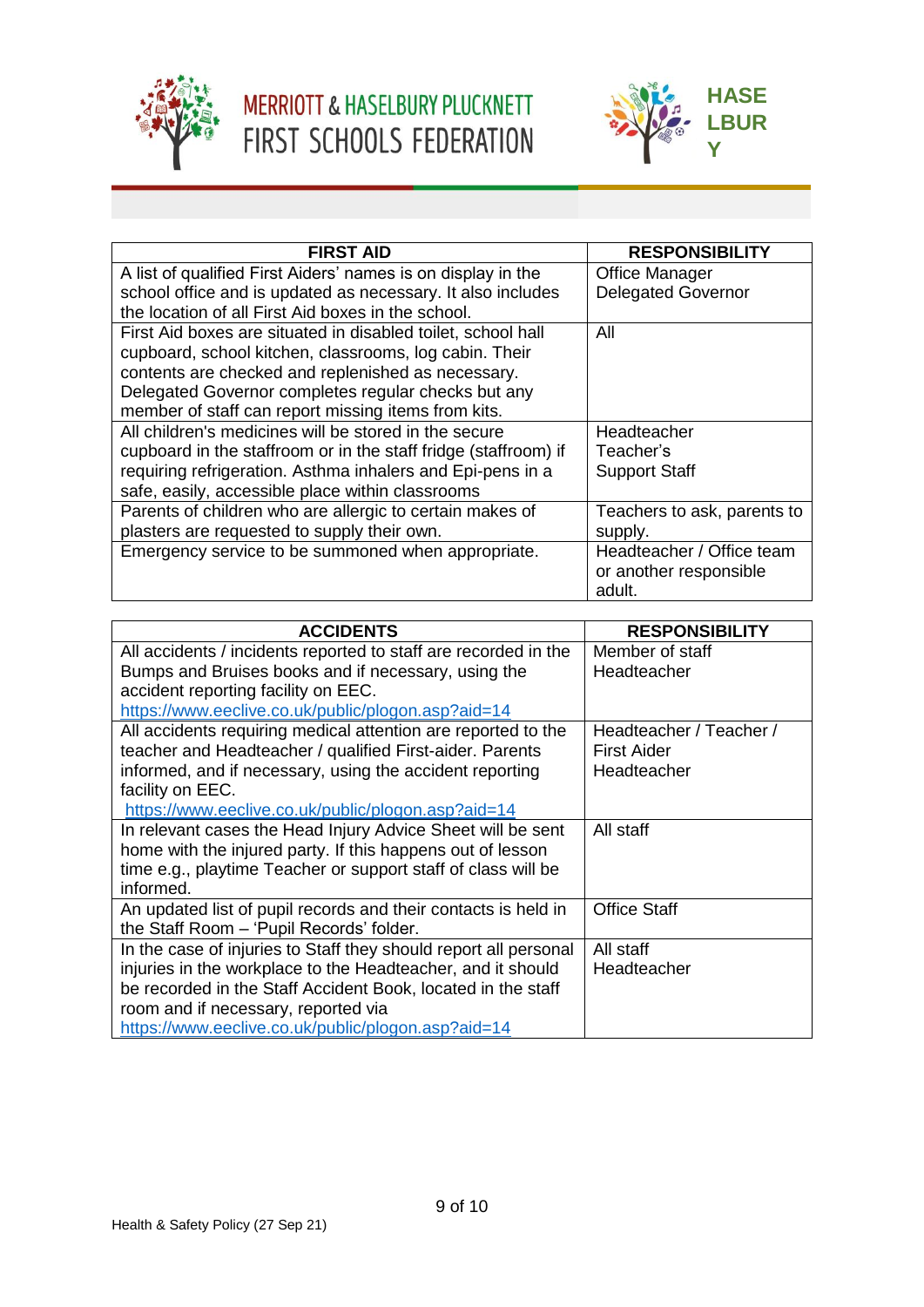



| <b>TREATMENTS</b>                    |                                                                                                                                                                                                                                                     |
|--------------------------------------|-----------------------------------------------------------------------------------------------------------------------------------------------------------------------------------------------------------------------------------------------------|
| <b>Gloves</b>                        | Disposable gloves should be worn whenever appropriate when dealing<br>with bleeding, vomit and other excretions. They can be found in each of<br>the first aid boxes.                                                                               |
| <b>Wounds</b>                        | Minor cuts and grazes should be cleaned with sterile gauze and cold<br>water. If necessary, wounds should be dressed with sterile dressings.<br>Minor abrasions may be dressed with<br>individually wrapped waterproof plasters or the child's own. |
| <b>Bruises</b>                       | Bruises should be treated with cold packs or cold water only.                                                                                                                                                                                       |
| Foreign<br><b>Bodies</b>             | Foreign bodies should not be removed. The patient should receive<br>treatment at the hospital casualty department, if necessary. Contact<br>parents and if necessary, call an ambulance.                                                            |
| <b>Suspected</b><br><b>Fractures</b> | Immobilise limb and call an ambulance. Contact parents.                                                                                                                                                                                             |

| PORTABLE ELECTRICAL EQUIPMENT                               | <b>RESPONSIBILITY</b> |
|-------------------------------------------------------------|-----------------------|
| All equipment is recorded in the computerised Equipment     | <b>Office Manager</b> |
| Register which is part of the FMS (financial management in  |                       |
| schools' system) (Over £100 in value)                       |                       |
| Awareness of defects/inspection are part of regular general | Caretaker             |
| use.                                                        | All Staff             |
| PAT Tests are carried out by qualified technicians annually | Caretaker             |
| for the domestic equipment and 3 yearly for all other       |                       |
| portable electrical appliances.                             |                       |

| <b>COSHH</b>                                                  | <b>RESPONSIBILITY</b> |
|---------------------------------------------------------------|-----------------------|
| All cleaning materials are stored in a safe and secure place, | <b>Cleaners</b>       |
| and if necessary, appropriately labelled.                     |                       |
| All potentially hazardous substances as identified in the     | <b>Site Staff</b>     |
| Health and Safety inspection are stored in a secure place.    | <b>Cleaners</b>       |
| COSHH sheets are completed by the School Manager or the       | Caretaker             |
| Caretaker, depending on the use of the relevant substance.    | <b>Cleaners</b>       |